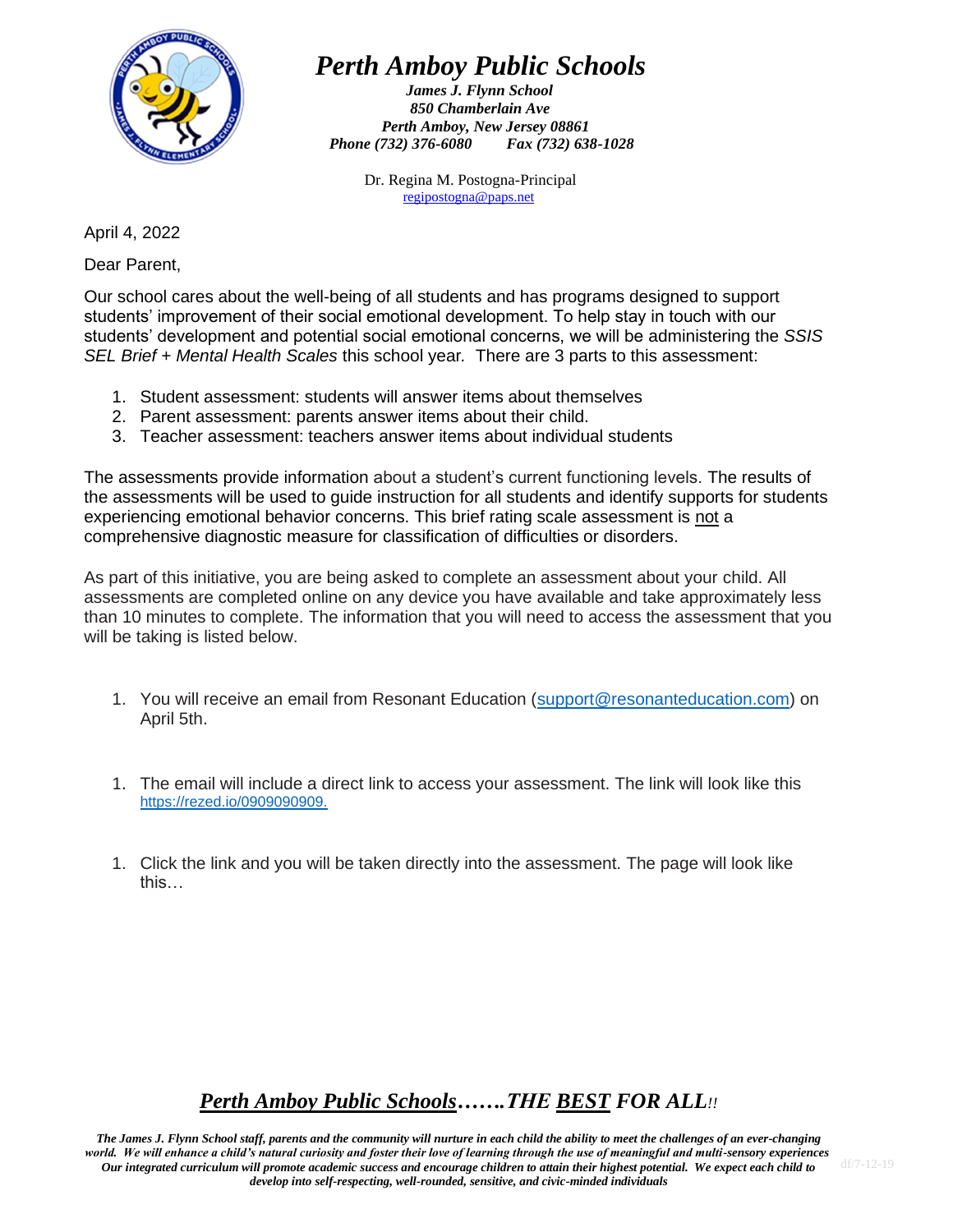

1. Use the next and previous buttons to navigate through the survey. On the last page you will see a Submit button. Please be sure to click the submit button so that your responses will be saved.

If you do not have an email address, please contact your child's teacher directly for the link.

Please contact Ms. Montalvo if you have any questions or problems completing the assessment.

#### **Assessment Schedule:**

|                   | Student Assessment   Students will be given the screener the week of May 16th. |
|-------------------|--------------------------------------------------------------------------------|
| Parent Assessment | Parents will receive a link via email on April 5th.                            |
|                   | Teacher Assessment   Teachers will begin completing assessments on April 6th.  |

Sincerely, Dr. Regina M. Postogna, Ed.D.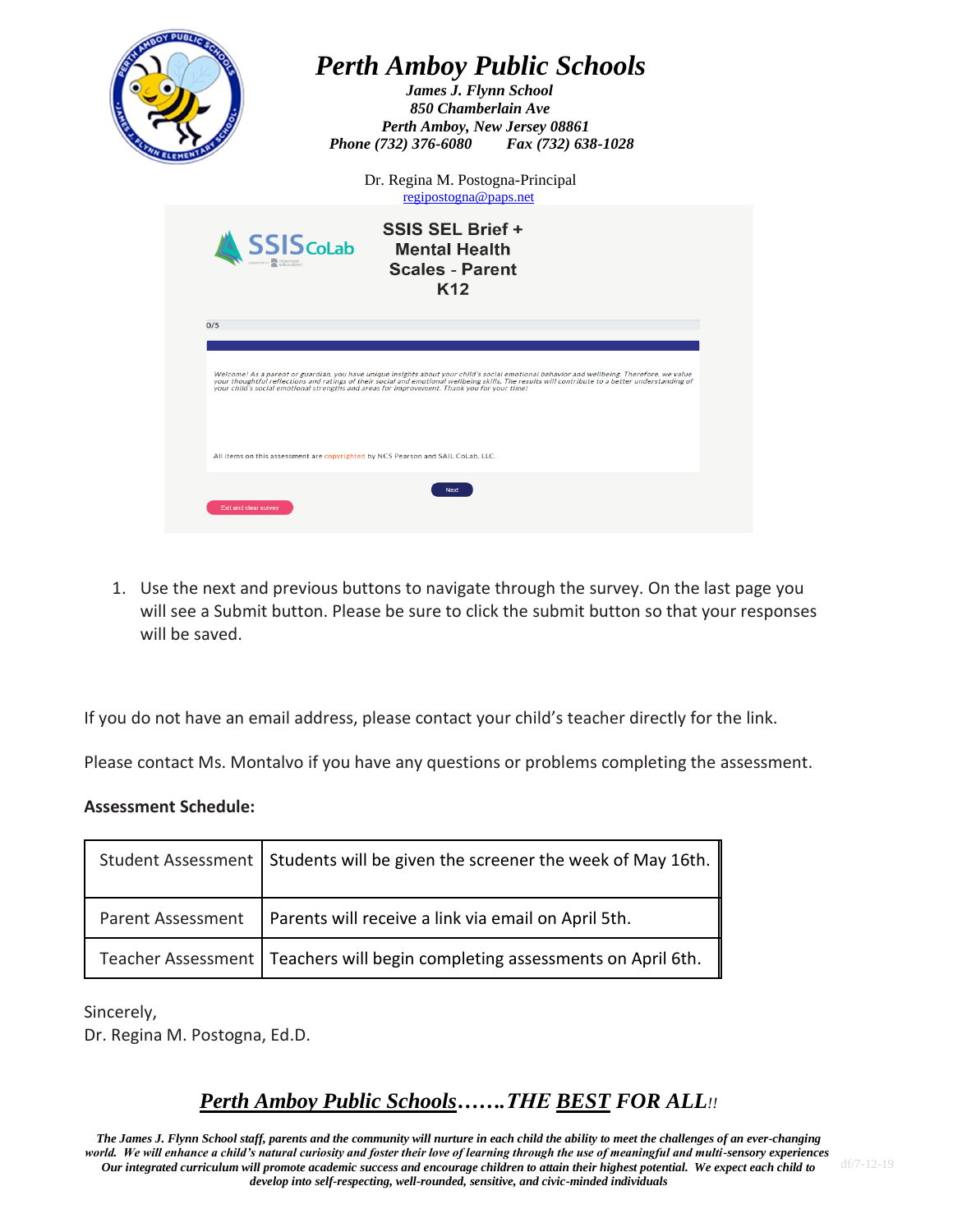

# *Perth Amboy Public Schools*

*James J. Flynn School 850 Chamberlain Ave Perth Amboy, New Jersey 08861 Phone (732) 376-6080 Fax (732) 638-1028*

> Dr. Regina M. Postogna-Principal [regipostogna@paps.net](mailto:regipostogna@paps.net)

Abril 4, 2022

Estimado padre:

Nuestra escuela se preocupa por el bienestar de todos los estudiantes y tiene programas diseñados para apoyar la mayoria de los estudiantes de su desarrollo socioemocional. Para ayudar a mantenerse en contacto con el desarrollo de nuestros estudiantes y las posibles preocupaciones socioemocionales, administraremos el SSIS SEL Brief + Mental Health Scales este año escolar. Hay 3 partes en esta evaluación:

1. Evaluación de los estudiantes: los estudiantes responderán elementos sobre sí mismos

2. Evaluación de los padres: los padres responden a los elementos sobre su estudiante

3. Evaluación del maestro: los maestros responden a elementos sobre estudiantes individuales

Las evaluaciones proporcionan información sobre los niveles de funcionamiento actuales de un estudiante. Los resultados de las evaluaciones se utilizarán para guiar la instrucción de todos los estudiantes e identificar apoyos para los estudiantes que experimentan problemas de comportamiento emocional. Esta breve evaluación de la escala de calificación no es una medida diagnóstica integral para la clasificación de dificultades o trastornos.

Como parte de esta iniciativa, se le pide que complete una evaluación sobre su hijo(a). Todas las evaluaciones se completan en línea en cualquier dispositivo que tenga disponible y tardan aproximadamente menos de 10 minutos en completarse. La información que necesitará para acceder a la evaluación que tomará se enumera a continuación.

- 1. Recibirá un correo electrónico de Resonant Education (support@resonanteducation.com) en Abril 5.
- 2. El correo electrónico incluirá un enlace directo para acceder a su evaluación. El enlace se verá así

[https://rezed.io/0909090909.](https://rezed.io/0909090909)

1. Haga clic en el enlace y se le llevará directamente a la evaluación. La página se verá así…